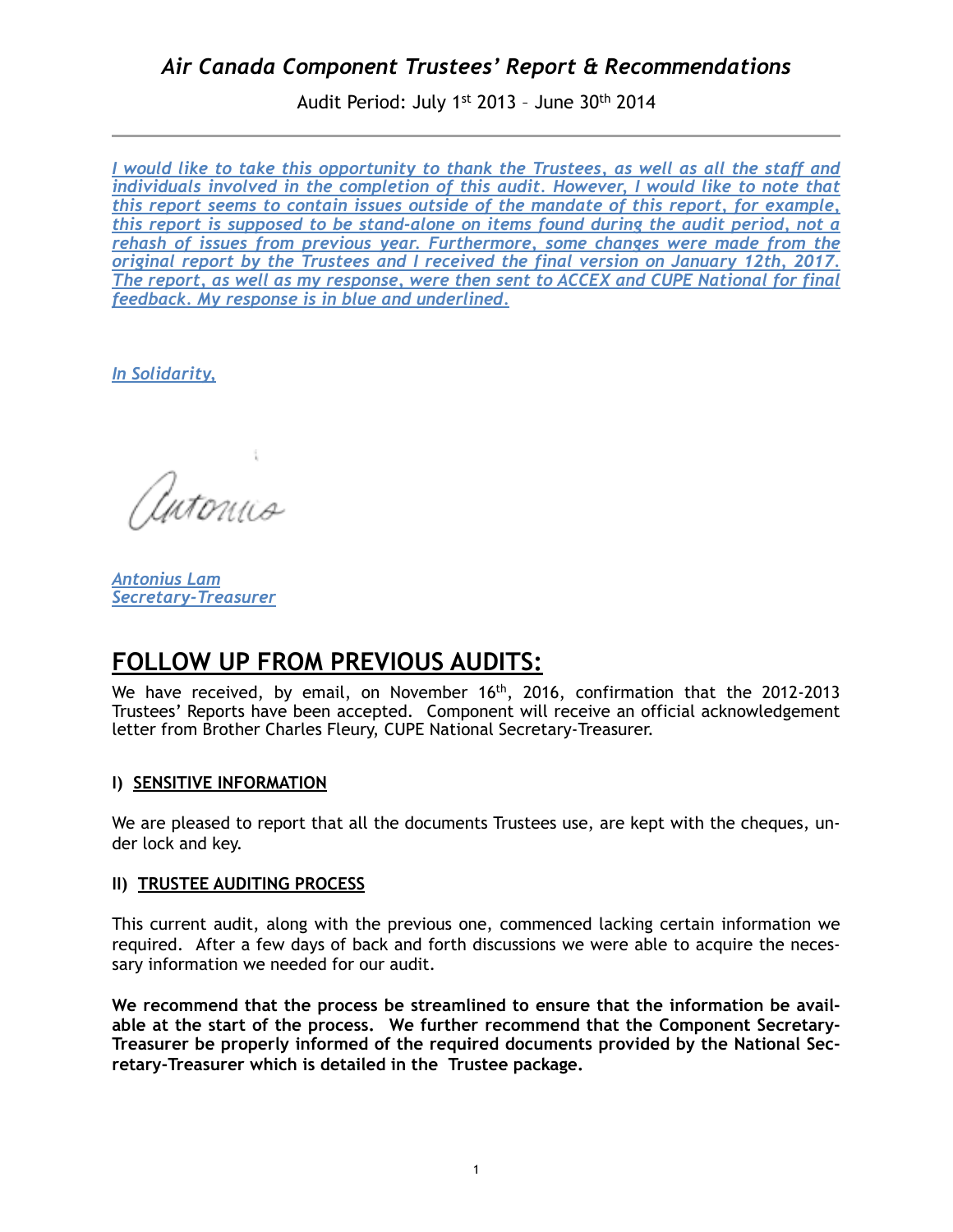## Audit Period: July 1st 2013 – June 30th 2014

*I believe that there was some disagreement as to what is required and what is not required information for the audit. I think the audit process would benefit more if resources like CUPE National rep be utilized as they can provide guidance and as a communication bridge between involved parties in the process, hence reducing any mistakes or problems down the road.*

### **III) EXPENSE FORMS**

In comparison with the last fiscal year audited, we have seen a positive improvement in the way forms are filled out and submitted.

### **IV) 180 DAY RULE (Art.7.4)**

During this fiscal period, some members have submitted past the 180 days.

**We recommend that on the expense form a line be added explaining the 180 day rule as per art. 7.4 of the Component Bylaws.**

*Of the few cases where the 180 day rule was not complied, none of the claimants used the reason that they didn't know the 180 day rule exist. Usually it's due to some extenuating circumstances. Also, when the members were appointed into the position, they are provided the bylaws. Also, all Committee chairs are provided the expense policy so that committees all understand the rules about the expense claims.*

### **V) ASSET LIST**

**We recommend that the list be updated monthly, and all information is added as required.** *The list is updated on a continuous basis when new equipment/asset is purchased.*

### **VI) CHEQUES - SECURITY**

We have recommended in the past that the cheques be under lock and key. We are satisfied that this is now implemented.

### **VII) FINANCIAL OFFICERS WORKSHOP TRAINING FOR COMPONENT SECRETARY-TREASURER**

In our previous audit we had a recommendation for training. We again have the following recommendation:

**"We recommend that any member who wishes to run for the position of Component Secretary-Treasurer complete the Financial Officers workshop training prior to being nominated as a candidate for the position. This should be reviewed and amended in the Component Bylaws."** 

In the Component Secretary-Treasurers' response, it was stated that the above was unconstitutional. We were not provided with a constitutional reference or a bylaw that would prevent the adoption of our recommendation.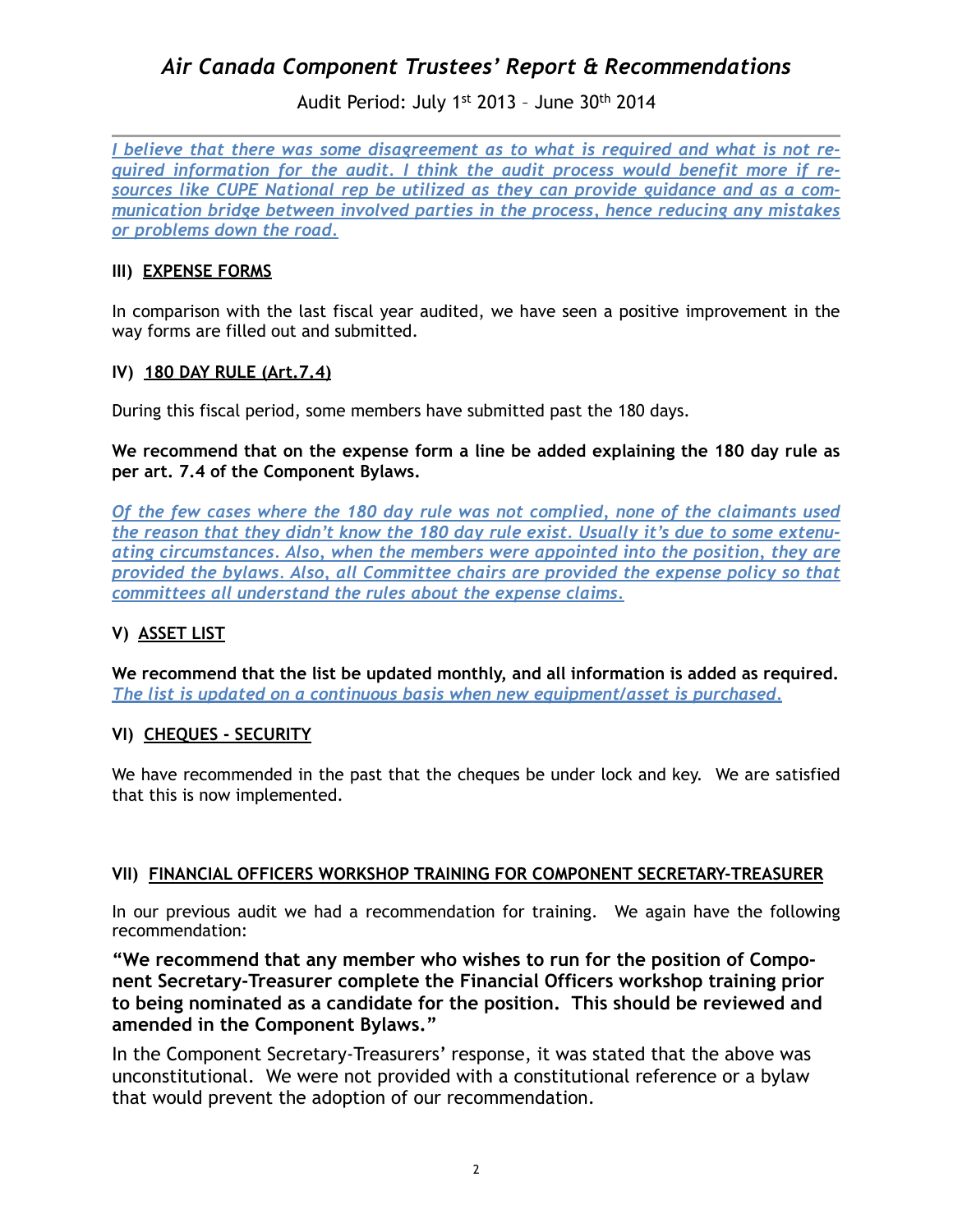Audit Period: July 1st 2013 – June 30th 2014

**As there were no supporting documents to confirm our recommendation was unconstitutional, we recommend that any member that wishes to run for the position of Component Secretary-Treasurer complete the Financial Officers workshop training prior to being nominated as a candidate for the position. This should be reviewed and amended in the Component Bylaws.** 

*In CUPE Constitution, there is no mention that candidates for Secretary-Treasurer must complete the Financial Officers' workshop prior to being nominated.*

### **VIII) INSURANCE**

During the last audit we asked questions to verify if the Component had enough insurance. Coverage is for \$150,000.00, yet the Component has more assets requiring further coverage. Other concerns were central site's equipment, communication equipment, as well as other off-site assets belonging to the Component.

**We recommend that Component do a full asset audit and ensure that the coverage is adequate.**

*The \$150000 is part of the coverage, there are other additional coverage like valuable papers and records (\$100000), newly acquired contents (\$50000).*

### **IX) MOTIONS**

We have not been able to locate motions easily, as Component does not have a motion book.

**We recommend that there be a chronological file or book with all motions added as per CUPE National's Recommendations.**

*Noted and passed this suggestion to ACCEX*.

# **CURRENT FINDINGS:**

### **I) FRAUD**

Fraud was detected in our National Bank account. The issue was with two cheques made out for large amounts to people unknown to the Union. The amounts were \$78,409.32 and \$27,600.55. The bank contacted Component and Component advised them that it was not the correct payee, on both cheques. Stop payments were placed on the two cheques and new cheques were issued. We did not lose money in either scenario. We noted there was fraud, however no recommendation is required as all monies were accounted for.

*To emphasize, none of the Union officers or staff were involved in any fraudulent activity. And the system worked as it should to detect any suspicious banking transactions.*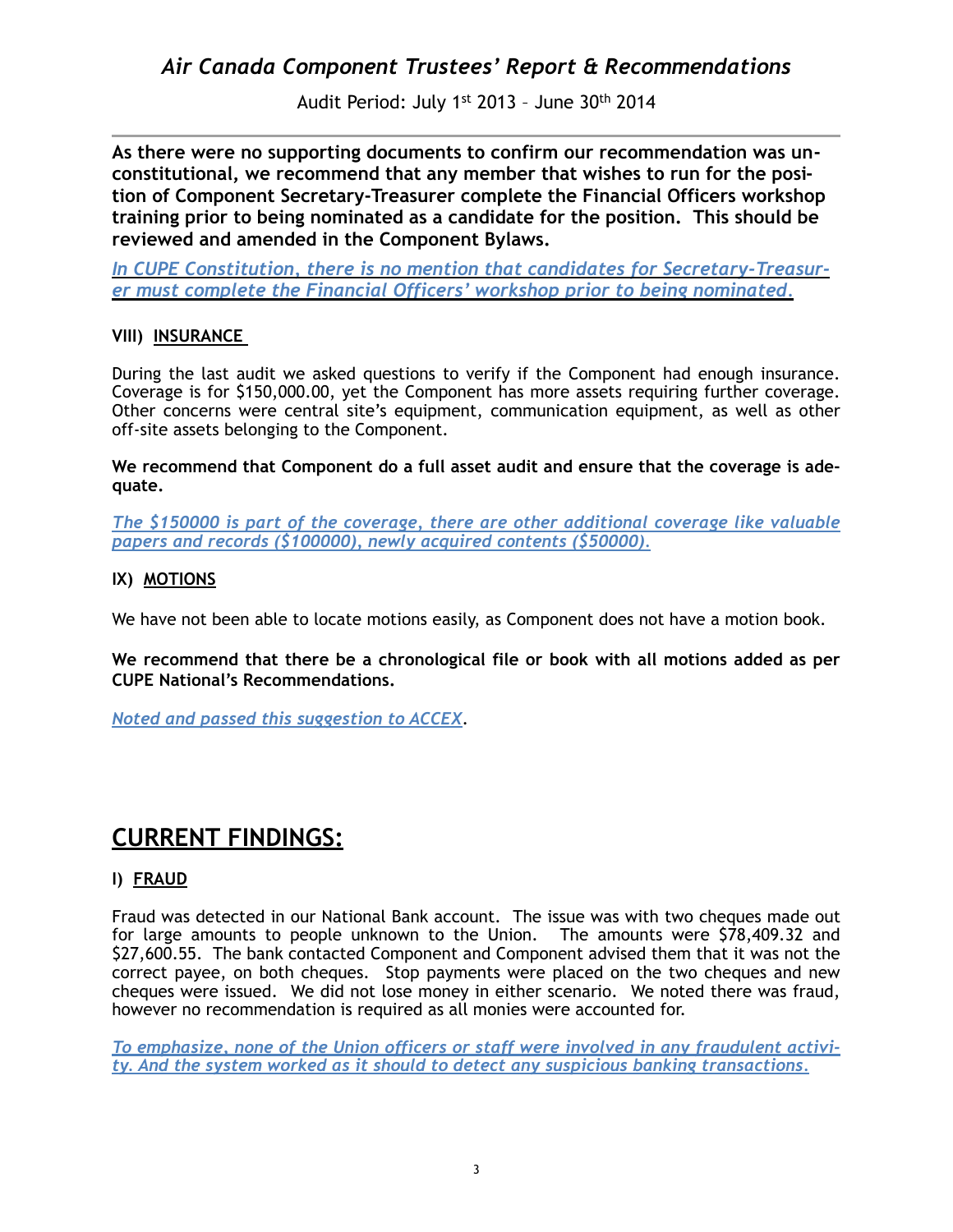Audit Period: July 1st 2013 – June 30th 2014

#### **II) COMMITTEE BUDGET REVIEW**

The following committees went over budget by 20% or more: Campaigns 125% or \$37,507.00, Communications 76% or \$22,895.00, Arbitration of Grievances 70% or \$176,206.00 and Health and Safety 37% or \$93,530.00.

The following committees had no allocation in the budget however the following amounts were expensed to the committees: Bargaining Prep (\$3,299.00), IAM Bargaining (\$37.00) and New Aircraft Services (\$301.00).

The following committees had a budget allocation, but did not use any monies: Pink Triangle (\$1,500.00), Mobilization (\$5,000.00), Women's (\$2,500.00) and Negotiations – Pension (\$50,000.00).

Overall, the committees expense budget was over by 7.5% or \$126,742.00. The planned budget was \$1,693,835.00, the component spent \$1,820,577.00 for the 2013-14 budget year.

**Looking over the budget, we recommend that committees that are not spending their budget should have the budget reduced to accommodate those that require a larger budget for their day-to-day functions. A review should be done with the Component Secretary-Treasurer to determine the reasons that budgets go over, as well as those that are not used. We noted the committees that went over budget were committees that were required and utilized daily to defend the Collective Agreement.**

*Noted and suggestion will be passed on to the next Secretary-Treasurer.*

### **III) CREDIT CARD**

When we verified the credit card and the names associated, we were notified that former officers names were on the card 9 months into this fiscal period.

**We recommend that the names and authorizing signatures be updated in a timelier fashion when there is a change in officers.** 

*Noted. The Component officers at the time approached the bank as soon as they took office, but there was an administrative delay from the bank.*

#### **IV) UNION OFFICERS SIGNING CHEQUES**

We noted 58 cheques (which require two authorized signatures), included the signature of the Union Officer who was receiving the payment.

**We recommend that there always be three signing officers to ensure that union officers are not put in the position to sign their own cheques.**

*It is the current practices that all three Component Officers have signing authorities so that they do not sign their own cheques.*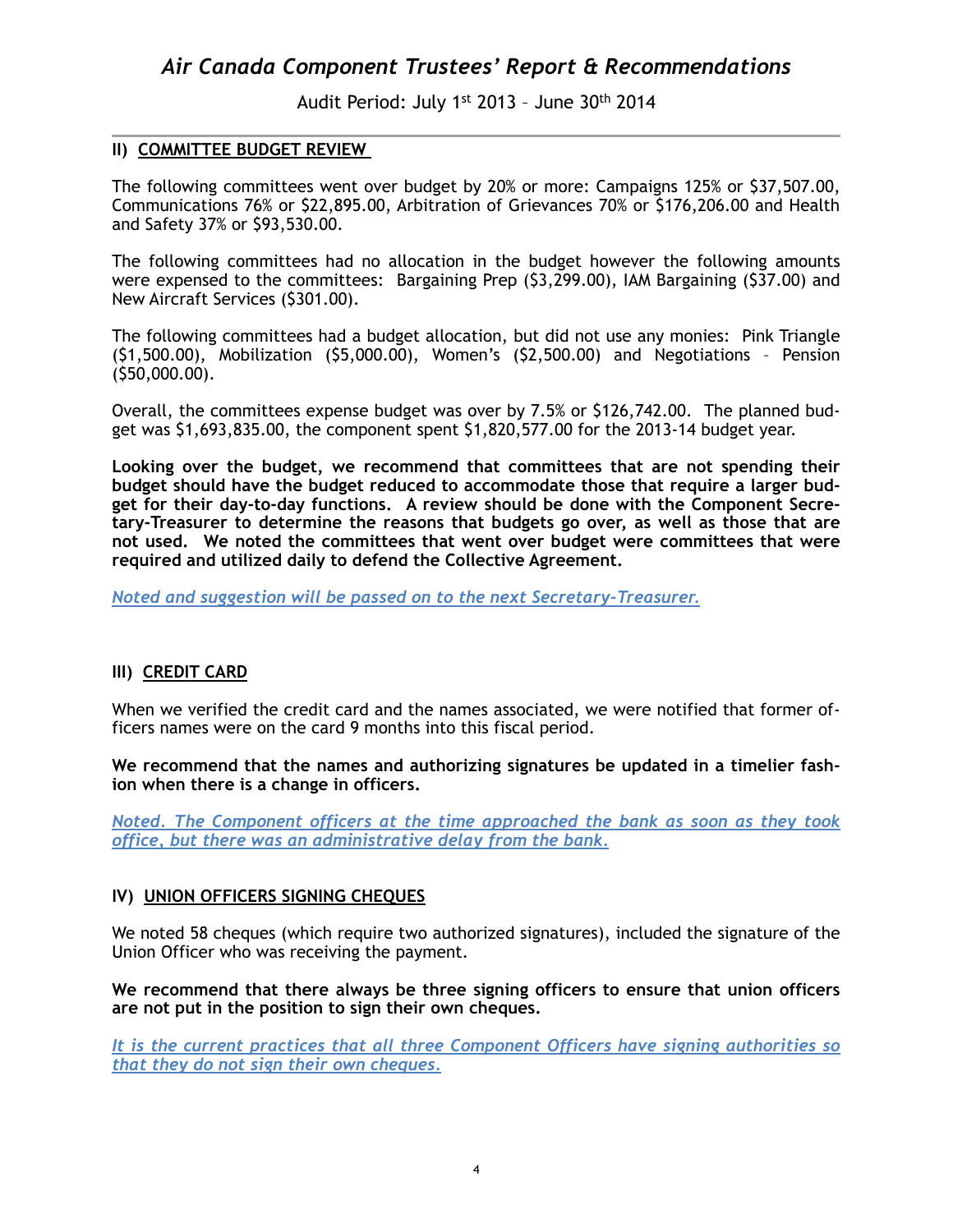Audit Period: July 1st 2013 – June 30th 2014

### **V) LATE FEES**

During this term, we had multiple late fees, requests for payment and late reminders on our basic utility bills, insurance, city taxi and other vendors. When we inquired, the standard reply was "Administrative process delay - either late getting signatures or late sending out".

**If the above recommendation, to have three signing officers is implemented, this would alleviate the potential for any late fees as there would always be two signing officers.**

#### *Noted.*

#### **VI) PER CAPITA REMITTANCE**

June, July and August 2013 it was reported by CUPE National that we paid our per capita late. After reviewing the direct deposit information, we confirmed that our dues were posted to the account in a timely fashion.

**We recommend that all payments to CUPE National be made as per the CUPE Constitution and on time, to ensure we maintain our good standing with CUPE National.**

*I agree that we always try to make payments on a timely fashion.*

#### **VII) DIRECT DEBIT**

The MasterCard Credit Card is paid by direct debit. We confirmed that Component is set up with this service. The Component Secretary-Treasurer confirmed that the Component Finance Administrator sends all invoices along with the statement to him for review.

**As CUPE National does not recommend this process, we recommend that all expenses be paid with a cheque, authorized and signed by two officers with back up documents approved and attached.**

*It is impossible to do so. So many companies and organizations now require deposit or payment as soon as a purchase is made. There are also other situations where a cheque payment is not possible (some companies don't accept personal cheque as payment form).*

### **VIII) EMAIL POLLS**

Email polls are at times conducted among ACCEX members, between ACCEX meetings.

#### **We recommend that the minutes pertaining to anything financial or motions in an email poll, be added to the following ACCEX meeting.**

*Email polls sometimes are needed because of the urgent nature of the matters. I agree that it will be helpful to provide description of the e-mail poll in the minutes of ACCEX meeting of what issue was being decided and voted on.*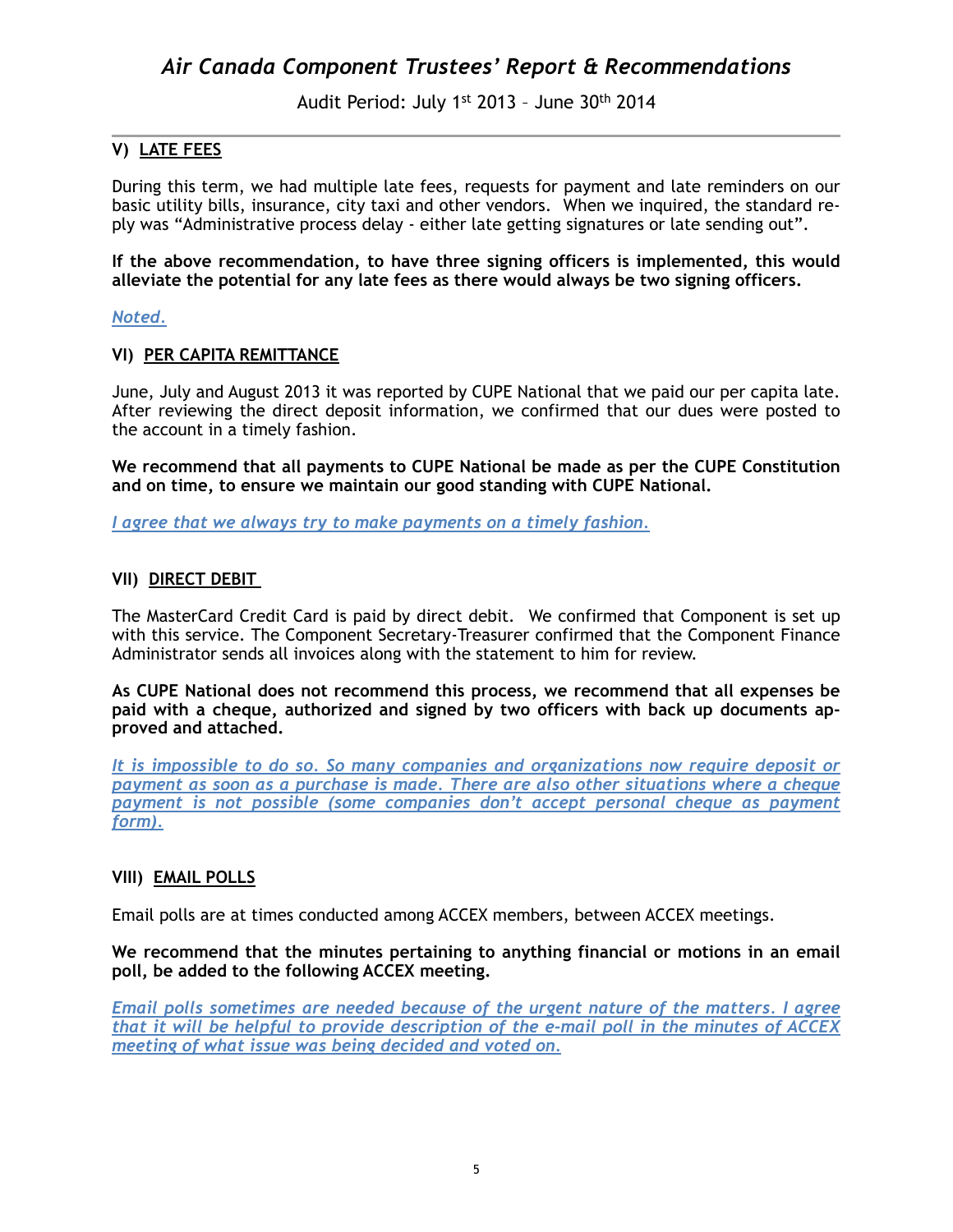Audit Period: July 1st 2013 – June 30th 2014

### **IX) OUTSTANDING MONIES OWED FROM CUPE NATIONAL**

We currently have \$44,305.74 owed to Component from CUPE National, mostly for flight releases. Our Component Financial Administrator is currently working with the Regional Director for Airline Division to re-coup these funds.

#### **We recommend that this money be recovered from CUPE National and resolved.**

*The Component continues to work on these outstanding invoices. We have recently sent again the invoices and supporting documents to CUPE National.*

### **X) SETTLEMENT**

A settlement was made in this fiscal year we audited. It was confirmed by both the Component Secretary- Treasurer and the National Rep. that a confidentiality agreement was signed by the individuals involved. We were not provided a copy of the confidentiality agreement. As there is a confidentiality agreement, we were unable to audit this and we are unable to provide any further detail in this matter.

**We recommend that any future disputes or settlements be open so that they can be properly finalized and audited without a confidentiality agreement. We recommend that in the future if any monies coming from dues are used to payout a settlement that the membership be made aware. A file number with a legal opinion should be filed for ease of review and further reference. We also stress that we are not able to complete an audit effectively without full access to the financials.**

*Although very seldomly used, the Union from time to time had to resort to settlement to resolve some matters. In all cases, legal council and CUPE National would be consulted and carefully considered by the Union. In this case, the whole ACCEX at the time was present during the process, and proper procedure had been followed. Furthermore, it is not uncommon such settlement has a confidentiality element attached to it.*

### **XI) MONIES OWED TO AIR CANADA**

During our review of the September 2013 ACCEX meeting minutes, Section F8, there is a note that "This issue has been resolved. No further discussion required." We sought further clarification with the current Component Secretary-Treasurer and were told "Joyce did not recall what it was" and "I checked my own notes on that ACCEX but only stated the same thing that it was resolved and no details".

**We recommend that any future items dealing with a financial nature are recorded in a more thorough fashion to ensure Trustees can audit the process as per the Component Bylaws and CUPE Constitution.**